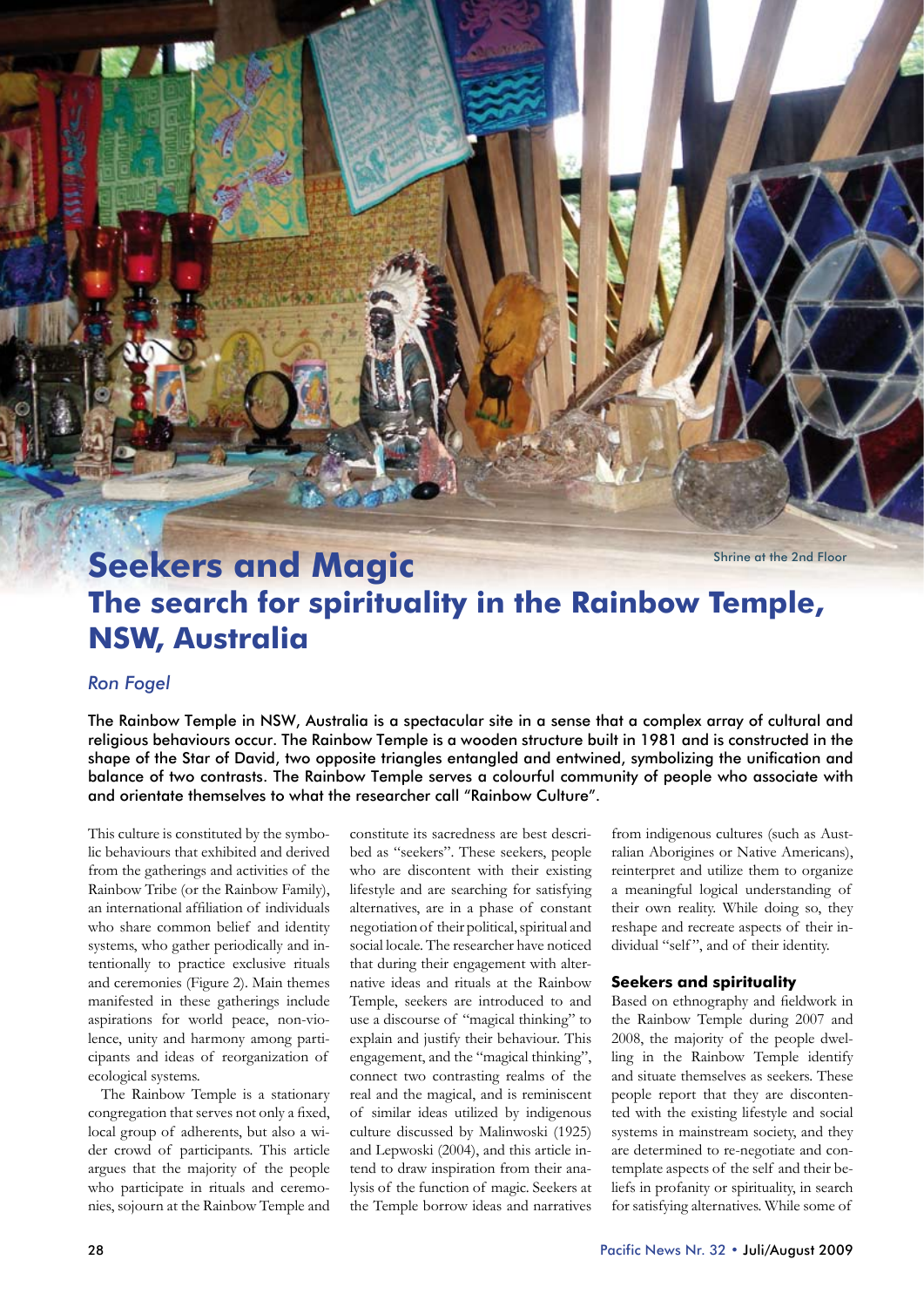these seekers situate themselves in this phase reluctantly, but most of them reported that they do so with intent; either way it seems that these seekers were always awaiting for something to occur in their life or perhaps an answer or a revelation that would be satisfactory for them.

Most seekers are in a phase of being "inbetween" jobs, careers, decisions, social circles, affiliation with institutions, or spiritual understanding. During interviews dwellers at the Temple often mentioned that they want to "be", to seek and explore ideas they contrast with urban places, like the city, where they do not want to be, or situations they do not assimilate with. Recurring themes discussed by informants include conflicts or quarrels encountered in mainstream society, and dissatisfaction with the lifestyle in the city environment, an environment they often refer to as "Babylon"1 . Consequently, these seekers are looking for attention, sense of belonging and salvation, they seek the profane as much as they look into religiosity, they search for practicalities and for spirituality, and they also look into traditional patterns of behaviours from the past and they seek or contemplate the future, there are no rules for the search hence the extreme sensations of freedom they report, the sensations of carefree, sovereignty or the "abundant play".

The prevalent concept at the Rainbow Temple towards these seekers is very lenient, accepting even the most conspicuous negligence. The length of stay for sojourners in the Temple is not fixed, and while some people stay for days or weeks, others spend months and even years. Seekers state that they feel at home and are welcomed at the Temple because they describe a sacred sphere in which they feel comfortable intensively contemplating and negotiating questions of belonging and spirituality. The Temple reciprocate by providing a stimulus sphere for seekers to practice alternative culture, innovative religious activities, seek, question and contemplate political, social and spiritual ideas. Thus, seekers reciprocate with the Temple's ideology by initiating and participating in rituals and everyday lifestyle: full moon raves, music circles, yoga and meditation seminars, gardening, or even preparing a shared meal; demonstrating diversity of religious behaviours through art, music

or shared activities and ideas, while concurrently reflecting, experiencing and digesting the Rainbow Temple's concept.

This thesis<sup>2</sup> analysed that seekers are in a constant state of "stress", in the same sense which Wallace (1956, pp. 265-7) uses the term "stress". They experience uncertainties, changes and doubts that make them start asking questions about "God" and "existence" or the "essence of reality", and these confusing experiences construct stress or a cognitive dissonance. The act of seeking resolutions or alternatives involves changes in the individual sphere, followed by a process of collective cultural change aim to reduce those levels of stresses. On the individual level, people are seeking answers and exploration of the self, because they believe it can resolve the uncertainty, or at least, to reduce the doubts or dilemmas. Wuthnow (2007, p.124) probe that for seekers, these questions lead to constant negotiations and correspondence with other ideas or realities which leads them to examine alternatives, and such alternatives can be found in the Rainbow Temple.

Seekers tend to react to symbolic messages rather than rules, to group congregations rather than institutions, which feature substantially in spirituality of seeking discussed by Wuthnow (1998, pp.8-9). Thus, the more they engage in the intensive theoretical act of seeking resolutions, alternative lifestyle and of exploring symbolic messages the more they likely to attach deep meanings and intimate sentiments to the momentary experience of the "sacred" time they experience in the Rainbow Temple. According to the researcher, participants in Rainbow culture activities, in particular rituals at the Rainbow Temple, are searching for sacred moments or situations rather than sacred places, because these moments reinforce their beliefs in divinity, uncanny and in spirituality. While doing so, seekers are borrowing religious properties exhibit in the Rainbow Temple (and respectively in Rainbow culture) and inventing meanings which suit their contemporary local environment and logic, utilize them, manipulatively, for their own exploration of their individual self. Thus, they are reinventing the "self" through the process of searching meanings and reshape their identity in the same sense that Folts (2006, pp.132-134) recognized this pro-



Exterior View of the Rainbow Temple

cess among participants in drumming workshops in the U.S.A. This idea is similar to a notion Clark (2006, p.vii) described as Inner-directed spirituality, in which a spiritual occurrence is based on the premise that the individual's "self" is the source of the supernatural, the magic and the mystery.

This notion of inner-directed spirituality is primarily concerned with the idea that self-transformation will induce a greater social transformation. This notion is also reminiscent of the way Wuthnow (1998, pp.3-5) distinguishes between the traditional spirituality of inhabiting sacred places, and the spirituality of seeking. In this sense, seekers at the Rainbow Temple negotiate various instances of competing glimpses of the sacred, magic and the uncanny, seeking partial knowledge and practical wisdom. The sacred in this case is found momentarily in ephemeral transient experiences or rituals at the Rainbow Temple as different as drumming circles, gardening, digging a tunnel or viewing the full moon.

# **Magic and spirituality**

**"Early man seeks above all to control the course of nature for practical ends, and he does it directly, by rite and spell, compelling wind and weather, animals and crops to obey his is will"** 

## **(Malinowski 1925, p.22)**

The Rainbow Temple is a place which facilitates alternative lifestyle and rituals which the researcher classify as competing glimpses of the uncanny and of spi-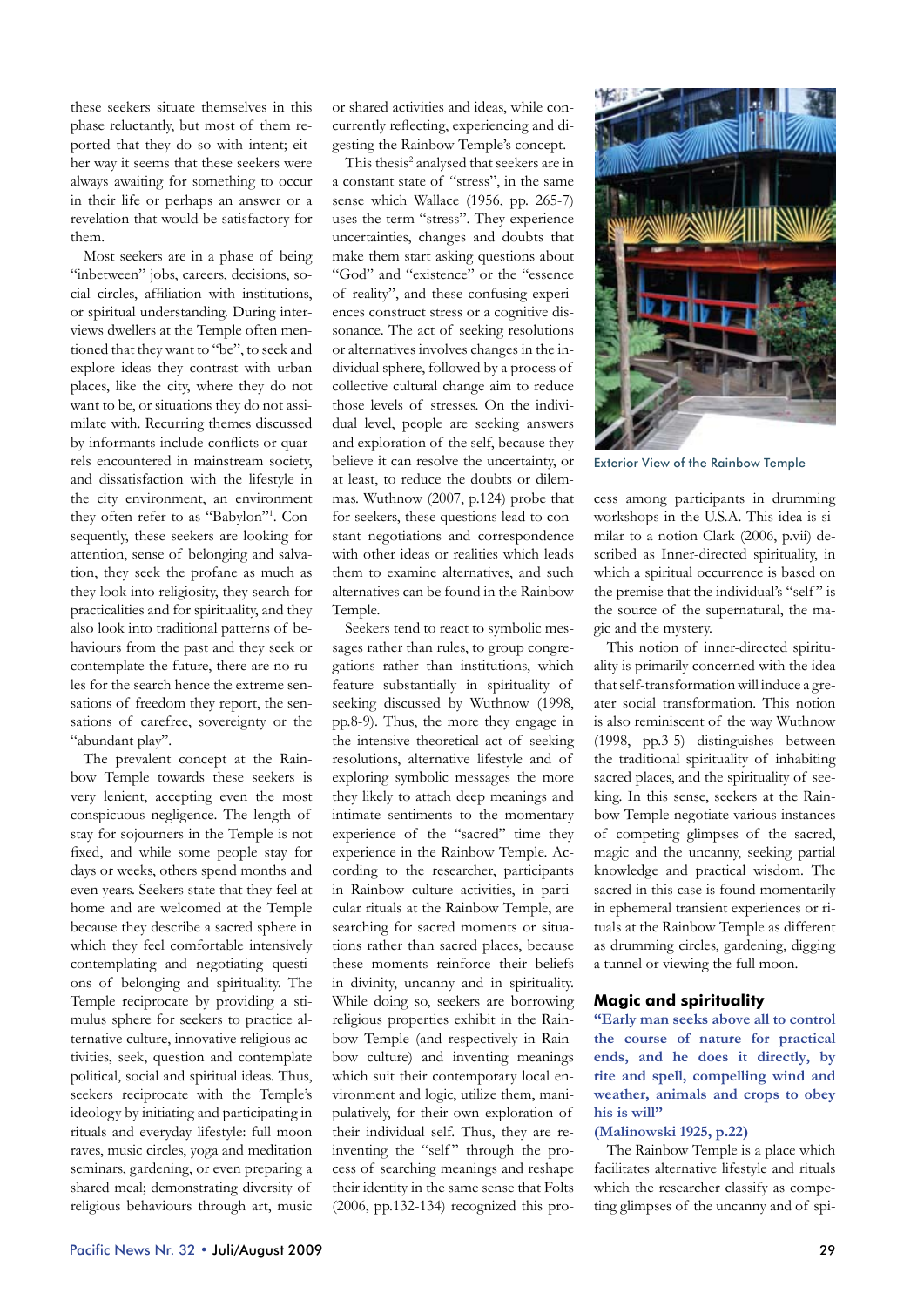ritual experience. For these seekers, the Rainbow Temple is more than a place where they can gather to explore and perform rituals and communal activities; it is a sacred sphere where "magic", in the sense of a deep spiritual experience or revelation, is facilitated (Figure 3). In this case, magic is described as mystical, uncanny and supernatural experience, one that leaves a strong impression on participants, which tends to fluctuate between two different and somewhat contrasting realms of the "real" and the "magic".

In this article the term "magic" is used to describe a deep spiritual experience, particularly through the participation in the ritualistic process in the Rainbow Temple. Practitioners commonly use magic discourse (for instance during rituals such as drumming circles, full moon raves or even everyday lifestyle) to describe otherworldly spiritual experience, senses of uplift, correspondence with divine powers, animism, mysterious, or as an experience which belong to an alternate reality. Magic also enhance sensations of a total communion and unity among participants where maximum cooperation and total submission to the common sphere is demonstrated to a level of utopianism. During full-moon raves rituals at the Temple practitioners describe sensations of connectedness and togetherness which proliferates an atmosphere of a total communion and bonding on an immediate level. However, it is important to note that magic also invokes

senses of delusion and fantasy. The total submission to the common sphere functions to enhance shared goals of an immediate spontaneous community, and in this case the total submission is reported to invoke strong sensations of collaboration through an exclusive spiritual experience or a "journey" of magic.

For example, a woman in her early forties, a musician, who dwelled in the Rainbow Temple for a few years in the past, but, has been familiar with its nature for more then 20 years, reflects on her own experience at the Temple:

**To me the Temple like, like it's truly a Temple…magic happens there, things happen there that can't happen anywhere else, and it's not a Temple holding any particular spirituality or holding to any particular religion so its probably one of the most unique Temples you can find on the planet to this day because every other Temple is to a particular religion or to a particular guru**

## **(Pseudonym name Janice, Field Notes, April 2008)**

There is no structured belief system at the Rainbow Temple, hence the availability of a deep personal (and communal) spiritual experience and the freedom of contemplation. The magic, much like the notion of inner-directed spirituality, is enhanced primarily through the embodiment of an individualistic belief system, a concept which resembles symbolic behaviours and belief systems prevalent embodied among indigenous people, and such concepts of magic at the Rainbow Temple are analyzed with affinity to indigenous culture.

Malinowski (1925, pp.22-23) contextualize magic with sacred and religion and say that magic is "impervious to both reason and scientific observation, lives in an atmosphere of mysticism… magic is occult, taught through mysterious initiations…a certain mystic...supernatural impersonal force". Lepowski (2004) claims that in colonial context magical means, symbolic or corporeal, are utilized by the indigenous group to form resistance to the dominant cultural forms around them. Malinowski (1925, p.39) classified magic rituals as a means to an end (rather then religion as an end in itself) because the magical rite has a clear end for participants to strive for, and has a definite practical purpose. Further to this, according to the researcher, magical thinking as constituted in the Rainbow Temple aims directly to reduce levels of stress. Either way, the function of magic as a means to an end among indigenous societies are linked with ideas of supernatural, mystic and mysterious, in particular with spiritual realms, and similar narratives performed by practitioners can be found during rituals in the Rainbow Temple.

A closer scrutiny of magic in the case lay ahead allows distinguishing its function beyond a mere ordeal. When participants in a ritual such as drumming circle at the Temple direct their intention to a definite goal (for instance, the creation of a revitalized harmonic sphere) by the utilization of magical means such as chanting mantras (or songs) that call for divine intervention or for a higher powers to be, or the application of "energies" and "spirits" into the ritual, they aim for the subsequent goal. The function of this rite transcends the simplistic ceremonial congregation and proliferate sensations of supernatural occurrence of magic in order to achieve that particular definitive goal. During the performance of drumming circles, seekers will narrate an explanatory myth (and unveil shared mysteries or uncanny experiences) to justify the cause and reason of their behaviour, and embody sacredness in their behaviour. It is at this phase that two different, and somewhat contrasting, spheres intersect, and the shift from one realm to another is exhibited. It is also important to note that the dichotomise



The entrance to the Temple